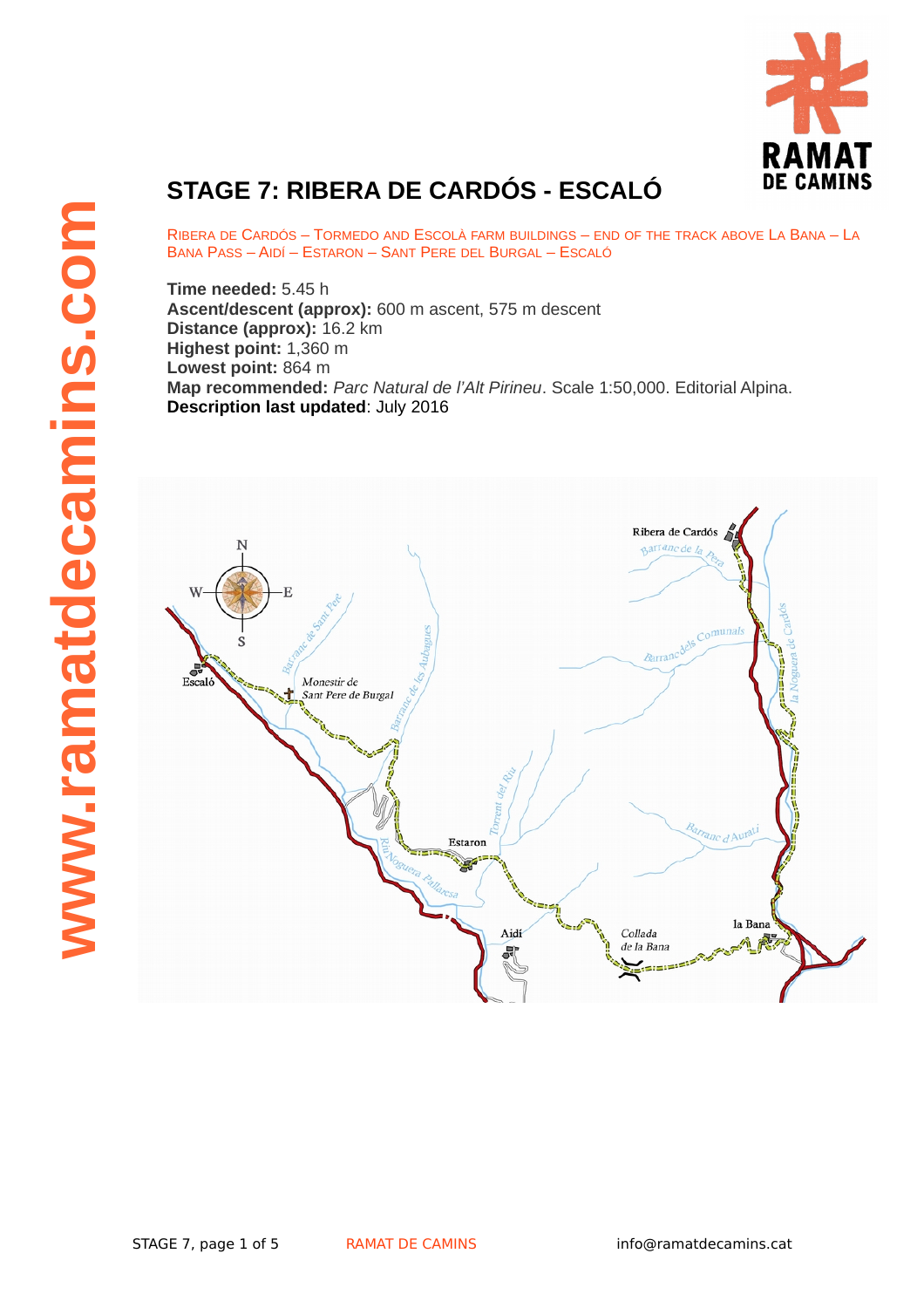0 h **Ribera de Cardós,** 900 m. When this was written, the part from Ribera de Cardós to Estaron was not signposted and most of the path had still not been cleared of scrub. So when you follow it, you might find the odd little variation if it has been restored now. And if it hasn't, you can still do the walk, though it won't be as easy.

> We set off from the Cardós hotel and start by walking up the Surri, Anàs, Estaron and Bonestarre road but, just after the first bend, we take a street to the left where there is a lamp-post. As we go down we pass a tall new house on the left and the small white houses that belonged to the power station workers. Soon there is a sharp bend to the left that leads to the road but instead of following the bend we go straight ahead and take an old path with a dry-stone wall to the left. We cross an asphalted road and continue straight ahead on the old path, under the shade of the trees. One hundred metres before we come out on the road, we pass a small chapel on the left that is built into the rock and dedicated to St Anthony.

- 0.10 h **Main road of the Cardós valley**. We cross the road, turn right and carry on for about 100 metres. At the point where there is an overtaking sign there is a track which leads to the treatment plant. Instead of following that track we carry on straight ahead where the old path continues. It runs alongside the road, with drystone walls on the right. When it forks, just under a big electricity pylon, we take the left fork, which gradually goes down to the river.
- 0.15 h **Bocorona bridge**. On the other side of the Norguera de Cardós river we find the Ferreperet farm building. We pass it on the left and the path narrows.
- 0.25 h The **path then forks** into two narrow paths that stop at the same place: a small hollow in the Pixal de Norte ravine. We cross over and on the other side we find the Serni farm building, which we pass on the left, next to the path. We keep going for a couple of minutes. There are some fields on the right, below the path, and the high-tension power line too.
- $0.27h$ Tormedo farm buildings. Group of five farm buildings which the path runs between. The Ansuiet, Escolà, Fèlix, Marrot and Trixó buildings, which we gradually pass. Then we lose the path and, from that point, have to carry on more or less straight ahead, where possible, until this stretch reappears with signs. Sometimes we cross meadows, other times go through the wood and occasionally walk through an old irrigation ditch but, either way, this is a rough route so it's worth wearing long trousers. After walking through this flat, uninhabited and uncultivated plain for about half an hour, we come across the traditional path again. It runs between some rocks on the left and the more sunken meadows to the right. A few metres further on it is covered again and means having to drop down into the meadows below.
- 1.15 h **Farm building.**
- 1.25 h **Flac meadow and bridge,** 855 m. Eventually we reach a meadow where the valley is closed. On the right there is a wooden bridge leading to the main road in the valley. People come to bathe here in the summer. When we reach the L-504 road, at km 5, we turn left and follow it for 500 metres. It's important to pay attention here because just at the start of a sharp bend, we will see the old path that goes up to the little village of La Bana on the right, There is a wooden hand rail on the left. We start to see some painted yellow markings, which sometimes help us to identify the path we need to follow.
- 1.35 h **Wooden hand rail** We carry on up the path until we reach one of the houses in La Bana. We pass it on the left and go round the side till we come out onto a narrow, asphalted road.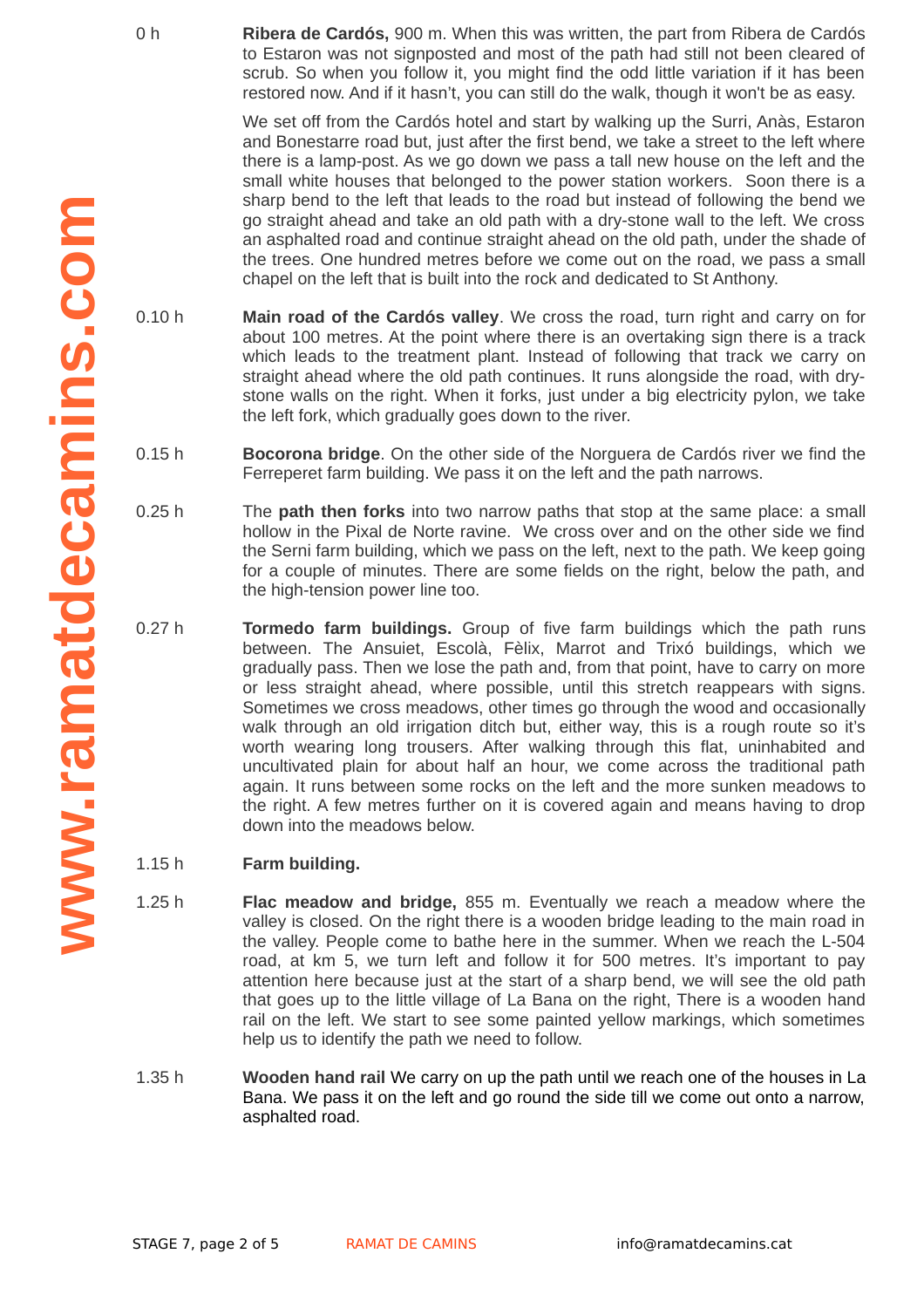- 1.45 h **Road.** We turn right and head uphill for 200m, passing under a high-tension power line. There's a nice view of Tírvia to the left and, behind it, the Coma valley. After we have gone round a bend, which is quite sharp, we find the old path again.
- 1.50 h **Old path**, 920 m. We leave the road and take the old path. It is a narrow path marked with yellow stripes that runs between holm oaks and pines. Soon we see some riparian trees. There is a ravine there which descends from the La Bana pass. We pass it to the left of the path, which now bends right and starts to climb and zig-zag through the pine wood.
- 2.05 h **Circular construction,** 1,000 m. We reach a circular construction in ruins, on our right, and carry on going up through the pine wood until we get to the track.
- 2.15 h **The path crosses the track**, 1,075 m. We cross the track and follow the old path up through the wood. It's important to keep checking for the yellow markings. As it climbs the hillside, the path looks for the parts that are not so steep.
- 3 h **La Bana pass,** 1,360 m. The other side offers a panoramic view of the Aigüestortes i Estany de Sant Maurici National Park. From left to right we can see Montsent de Pallars, Montorroio, Pic de Fonguera, Pui de Linya, Pic de Pinetó, Tesso and Pui de la Bonaigua. From this point we carry on along the old path, restored by the Alt Pirineu Natural Park in 2014, to the village of Estaron, following the yellow markings.
- 3.15 h **Gregori farm building,** 1,228 m. We reach a farm building, which is above the path, and carry on straight ahead. The path is quite flat but beware of the odd landslide. This area is covered with blackthorn and holm oaks. Soon we can see the village of Estaron and, to the left, Aidí Jussà. A few metres further up, on top of a small hill to the left, though we can't see it from the path, are the remains of the St Anthony hermitage (1,213 m). From here, submerged, we can see the ruins of the village of Aidí Sobirà. We'll pass it a few minutes later.
- 3.25 h **Aidí Sobirà,** 1,200 m. We pass what's left of the houses on our right and carry on downhill on the old path.
- 4 h **Aidí Jussà junction**, 1,053 m. Just as we get to Estaron we pass a manhole cover where the village water supply arrives and immediately come to the Aidí junction, which we pass on our left. Soon we pass the river ravine in a heavily shaded spot From here on, we will come across painted yellow stripes that will lead us to Estaron, gaining height all the time.
- 4.10 h **Estaron,** 1,060 m. (rural accommodation). Not to be missed: a walk round the village, the church. We go through the village across the small square, where we can fill our flask at the fountain. On the other side of the village we come out on the road and follow it downhill until we come to a sharp bend on the left. Soon we'll see the houses in Escaló, where we are going to stop.
- 4.20 h **Sharp bend** to the left. A small path leads out of the field below that has no yellow markings. It's on the left, two or three metres down the field. It zig-zags amid the thick undergrowth, goes into a holm-oak wood, passes alongside the electricity pylons and then drops down until it comes out on the road. Once on it, we go right to the next sharp bend on the left.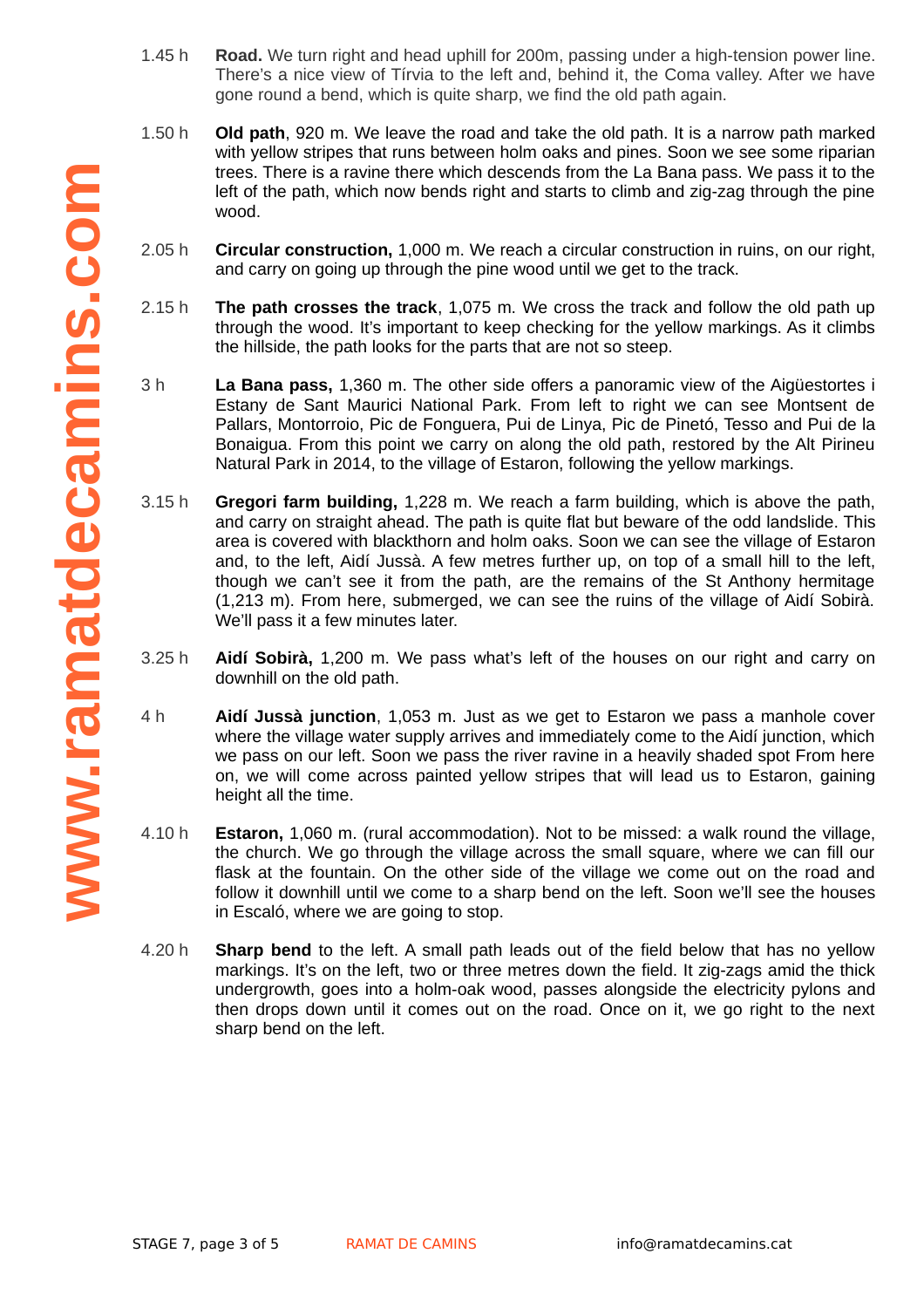- **www .ramatdecami i i i i i nscom**
- 4.30 h There might be cars parked on this bend. A **little path** gradually descends from here, then regains height in a holm-oak wood before going down to the ravine. This path was built in years gone by and sometimes had to be cut out of the rock. As we get near to the ravine it's easy to start wondering where the path continues on the other side because it is an escarpment and you can't see the path anywhere.
	- $4.45h$ **Pastera ravine**, 1,018 m. Birch and pine trees, an idyllic spot. We go up the ravine, passing it to our right. The path climbs between pines, holm oaks, heather, etc., and is indicated by yellow markings.
	- 4.50 h **Junction,** 1,054 m. A stony path leads straight ahead but we turn left, as indicated by a yellow arrow, and go through some holm oaks. Soon there is another detour to the right but we carry straight on, gaining height and heading north.
	- 5 h **Cap del Serrat,** 1,113 m. From here the path loses height in the middle of pine woodland. The sound of cars on the road at the bottom of the valley gradually gets closer. As we go down, we are surrounded more and more by holm oaks again. When we come out of this at some intersecting stone walls, we turn left and go down between two rock walls. They belong to the monastery where we are going to stop. We get there crossing a ravine by a small wooden bridge.
	- 5.20 h **Sant Pere del Burgal Monastery,** 937 m. We leave the monastery to our left and head for Escaló, which we can see further on. From now on the path is in better condition and used more frequently. There are even some handrails.
	- 5.35 h **Track,** 870 m. We are almost at the level of the river. We turn right on the track, with the river and a wooden hand rail on the left.
	- 5.40 h **Junction, 870 m.** To the left we cross a bridge over the Noguera Pallaresa river. If we went straight ahead, it would take us to Esterri d'Àneu. Once we are over the river, we are on the road and in the village of Escaló.
	- 5.45 h **Escaló, 864 m.** (Hotel, restaurant). Not to be missed: a walk round the old medieval walled village, the watchtower).

## IF YOU FIND ANY MISTAKES IN THE DESCRIPTIONS OR CHANGES TO PATHS, OR IF YOU HAVE ANY SUGGESTIONS TO MAKE, PLEASE WRITE TO info@ramatdecamins.cat.

Support the ['Apadrina un camí!](http://www.ramatdecamins.cat/camins-vells/vols-apadrinar-un-cami/)' project and sponsor a footpath.